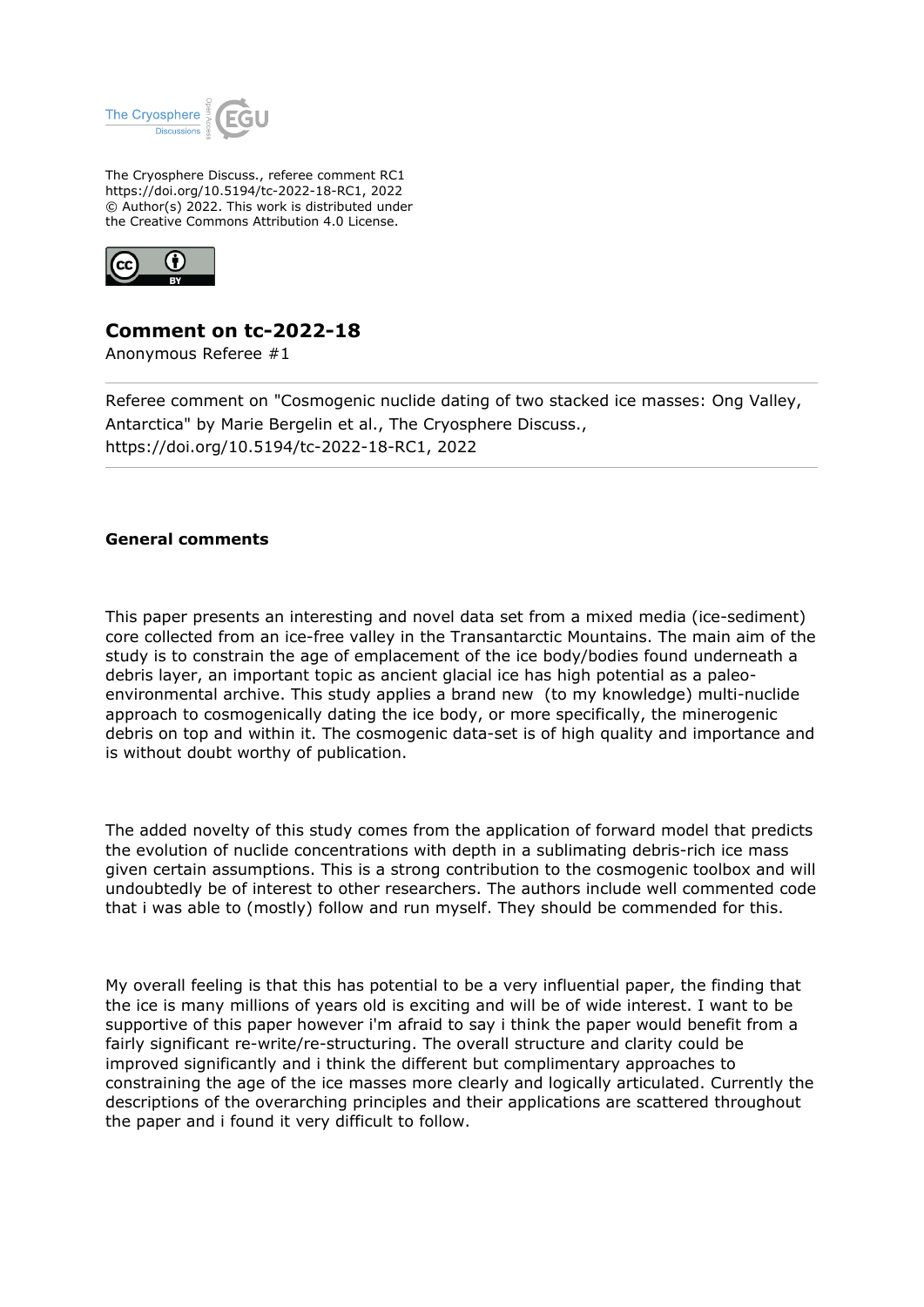## **Specific comments**

I think there are several specific aspects of the paper and its structure that could be developed to improve the clarity. Firstly, I think the overall contextual information given regarding the core is not sufficient. The core clearly displays a varied stratigraphy, evident in both the visual appearance and measured debris content of the ice. This stratigraphy seems critical to the interpretation of the subsequent cosmogenic nuclide data but it is only very briefly described in the results section. The sub-division of the core into individual units should be based on the stratigraphy (i.e. descriptive) and not on the interpretation of the cosmo data (i.e. interpretative). It would also provide an opportunity to introduce some of the potential complexity within the core (e.g. potentially more than one ice mass/ice deposition event) given the observed stratigraphy. This would then seem to give a foundation for describing what units were sampled and why/what they might inform upon. I also think the core description should come much earlier in the paper, perhaps after the study site section, as is often done in ocean core studies.

The results section is very short and doesn't describe that data in enough detail for the reader to subsequently follow the paper. The cosmogenic data from the core is the central data-set but is described in less than five lines. The down core variation should be specifically described and quantified. The variations have implications for the subsequent application of the model.

Another comment regards the structure, both the overall structure and structure of individual sections. I appreciate that this may have been quite a tricky paper to write as it involves a number of approaches (surface exposure dating, burial dating, depth-profile dating) and modelling. I always find in similar cases structure can be hard to decide upon but one way I find helpful is to start with the simple(!) parts and add complexity. Currently it feels the paper sometimes tries to address all the complexity at once. For example in Section 4.3 the overarching principles of nuclide production at depth are described after the complexities of evolving mass shielding and depth. This seems like the wrong way round. Additionally, sentences describing key concepts are scattered throughout the paper; for example in section 6.2 (522-523, 526-536). The reader needs to be as up-to-speed as possible before the model results are introduced. I wonder whether the bulk of the model description should be moved to supplementary and only the key concepts described in the paper (perhaps in the discussion section).

Is burial dating part of the model? Line 526 suggests not but line 611 suggests it is? I am really confused. I think the model results and burial dating results need to be more clearly defined as to what is what. Section 6.2 has forward modelling in the title but seems to refer entirely to burial dating units that the forward model wasn't applied to? The burial ages are only given at the very end of section 6 even though they are used as constraints for the model?